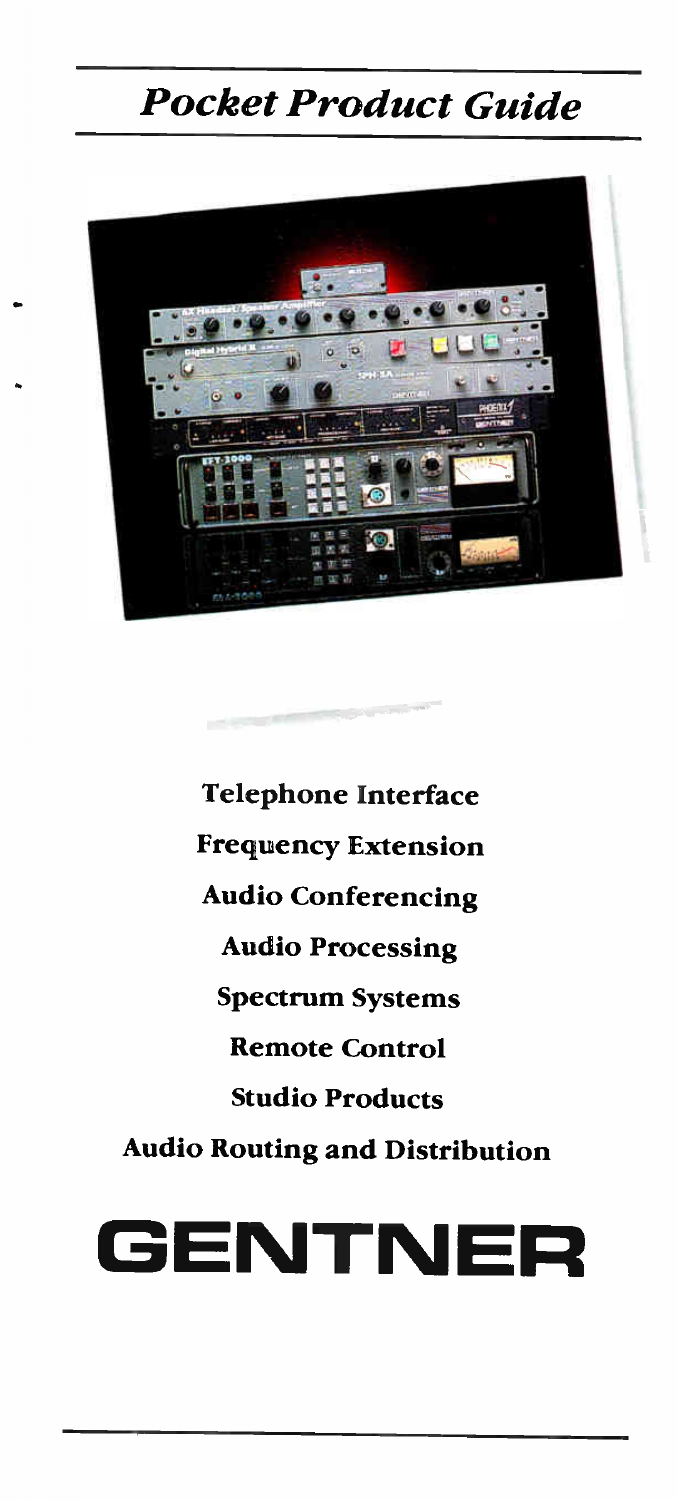### Gentner Builds Solutions.



At Gentner, there is no such thing as a generic product.

Gentner Electronics Corporation designs and manufactures products with a purpose. We have one goal in mind: meeting the stringent requirements of your specific applications.

Each product is designed to solve specific problems, not force you to adapt your application to the product. That's why we have an extensive line of telephone interface equipment...why our patch panels are all custom-wired ...why our remote control system has such flexible access capability.

Reliability is just as important. Our product designs, once proven through extensive "real world" testing, enter the manufacturing process with extremely narrow quality and performance guidelines. Lengthy "burn-ins" ensure durability and long-term satisfaction, even when the products are subjected to continual operation in less than friendly environments.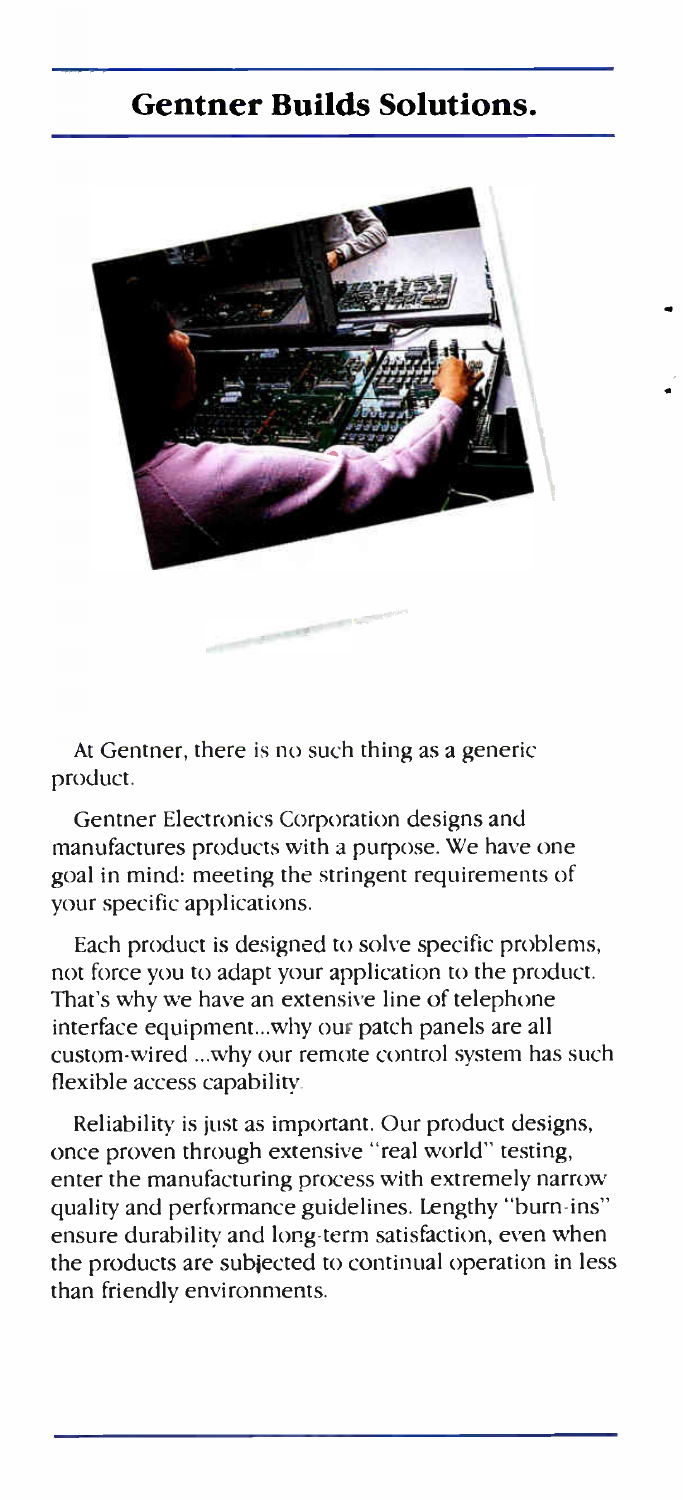Whether you're specifying Gentner Audio Routing and Distribution products, Remote Control Systems, Audio Conferencing equipment, Audio Processing, Digital Frequency Extension or Telephone Interface products, there is one thing of which you can be totally certain.

You can rely on Gentner.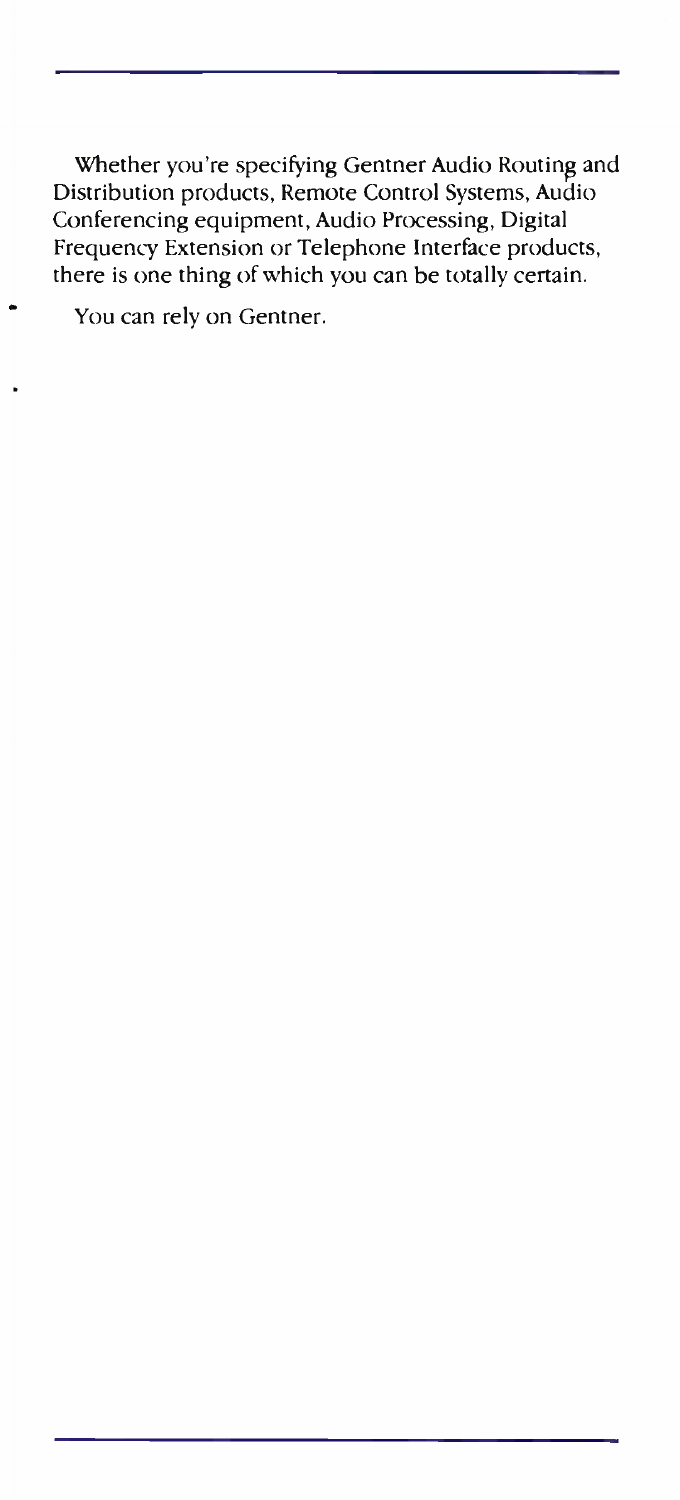### Telephone Interface



If you need to interface the telephone to your audio equipment, a Gentner hybrid will give you the audio quality you want with extra features that make operation easy. All Gentner telephone products give you duplex audio, true two-way communication without bothersome clipping or cutoffs.

#### Microtel

This portable, rugged unit is ideal for news reporters, sportscasters, ENG crews, or salespeople. It replaces the handset of the telephone, giving you hands-free phone operation and an easy way to send and receive other audio sources. Connections are provided for microphone, headset, and auxiliary inputs/outputs such as a tape machine.

### Hybrid Coupler

The Hybrid Coupler connects directly to the telephone line and is used to send or receive audio or other information. The unit's passive design allows you to "tap" the phone line, using the telephone and coupler simultaneously, or it can sieze the line. Use it for news or producer feeds, or sending a church service to shut-ins.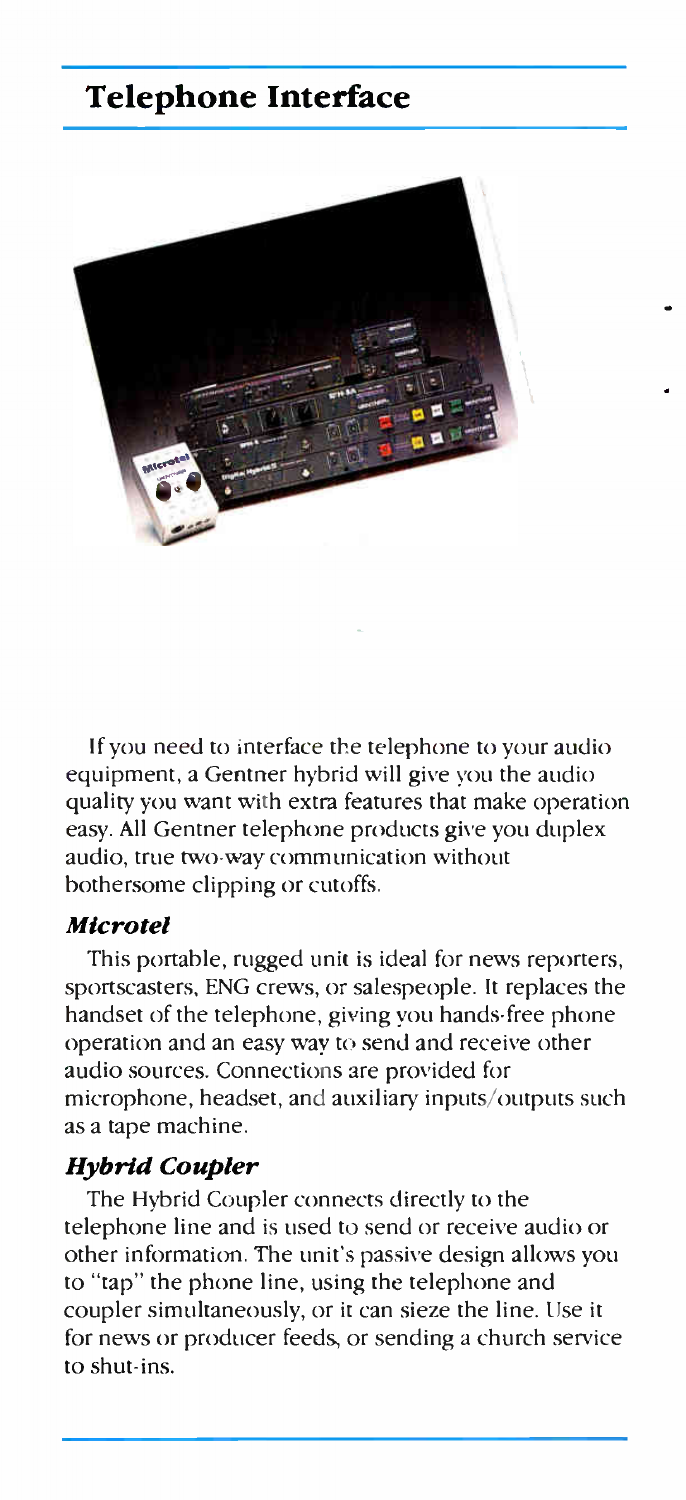### Auto Coupler

This telephone coupler can send or receive line level audio sources and will automatically answer after one complete ring. It disconnects when the caller hangs up. Use the Auto Coupler for information lines, IFB, or any use requiring automatic operation.

### Auto Coupler CP

For phone lines without "loop drop," the Auto Coupler CP's call progress decoder will provide disconnect on dial tone, busy, or reorder.

### TC-100

This versatile telephone hybrid can be used for autoanswer information lines, on-air telephone calls, or program feeds. Simple remote control of equipment is also possible; an optional Touch-Tone® decoder provides contact outputs when the user presses a button on the phone keypad.

### SPH-3A

The SPH-3A is an analog telephone hybrid that provides clean, clear telephone audio for on-air calls, news interviews, or production studios. It installs easily, and is simple to operate.

### SPH-5

The SPH-5 combines advanced analog hybrid technology with superior operational features to give you outstanding performance and aural quality. Its Cue and Record buttons simplify operators' work, switching between on-air and off-air operation and even starting the tape machine. Telephone calls are smooth and well executed with the SPH-5.

### Digital Hybrid II

Great audio quality is what the Digital Hybrid II is all about. It uses the latest Digital Signal Processing (DSP) technology to automatically deliver outstanding hybrid null, maximum isolation between Caller and Send audio, while maintaining sonic quality that rivals analog. The Digital Hybrid II also incorporates Gentner's unique Cue and Record features, making operation easy.

The Digital Hybrid II is ideal for the most demanding telephone applications, including broadcast talk shows and audio conferencing.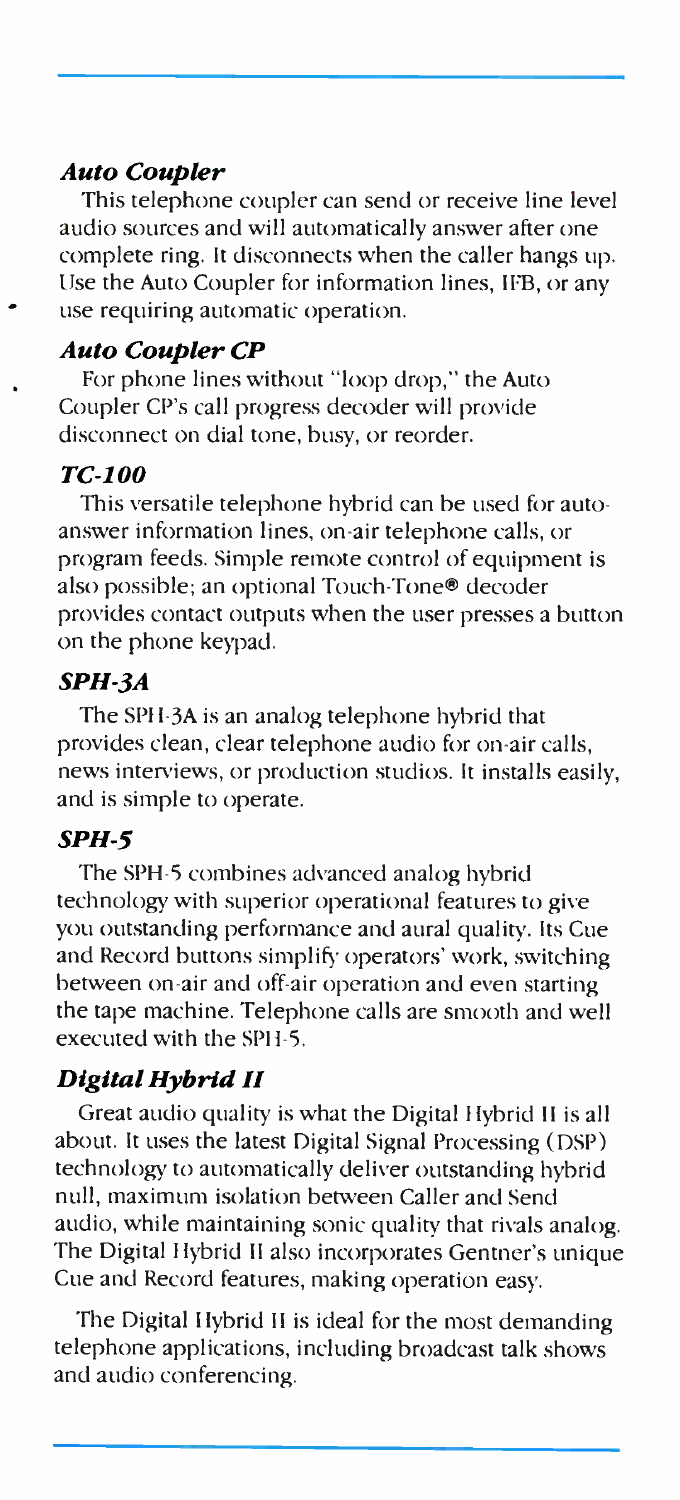### Frequency Extenders



How do you get a better sound out of dial-up phone lines? The answer is frequency extension, although it may be more appropriate to think of it as frequency recovery. Frequency extenders shift the audio spectrum to fit within the frequency "window" provided by the phone line (usually 300 to 3300 Hz). At the other end, the audio is shifted back to its normal spectrum. The result is the passage of frequencies that would not normally be accepted by the phone system. Audio sounds richer, more natural...the "tinny" sound is gone!

### EFT-100

This single-line frequency extender works with existing telephone hybrids or couplers to improve the quality of telephone audio. Use it to receive frequency extended remotes, or to send a church service to the radio station for broadcast.

### EFT-900A

The EFT-900A is self-contained to keep equipment needs low at the remote site. It has a built-in telephone coupler, mic preamp and headset amp. And, like all Gentner frequency extenders, it provides two-way operation. The EFT-900A is ideal for sports or sales remotes.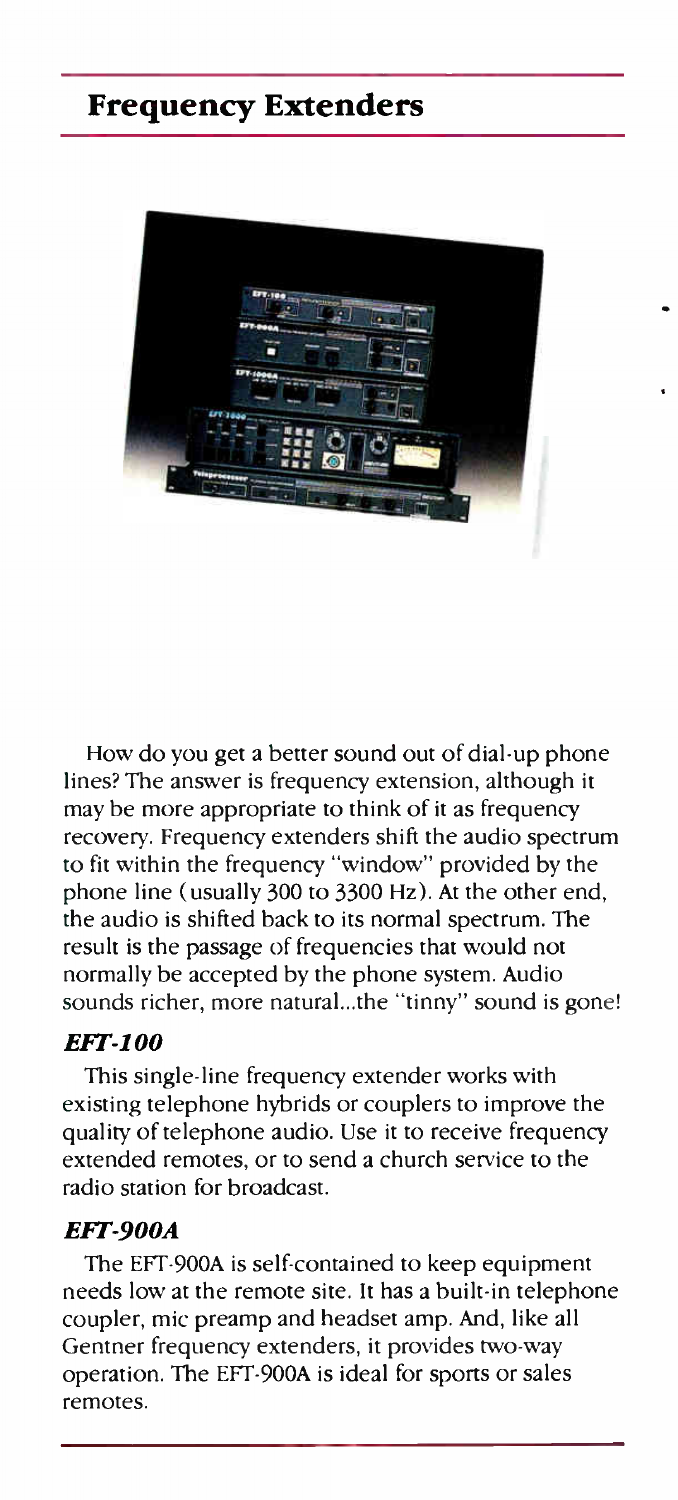### EFT-1000A

Auto-answer/disconnect and automatic configuration make the EFT-1000A the perfect "hassle-free" remote box. It has connections for two phone lines, giving you the capability of continuous return cues or a . simultaneous feed to two sites.

### SPH-5E

For versatility, use the SPH-5E at your broadcast studio for both frequency extended and non-extended telephone interface. The unit is a high quality analog hybrid with frequency extension, record, and cue features built-in.

### EFT-3000

High quality audio on standard phone lines is possible with Gentner's EFT-3000. This DSP-based unit uses three dial-up lines to deliver 50 Hz to 7.5 kHz. Auto-answer, auto-setup, built-in tone pad, and automatic correction of differential line delay are just a few of its capabilities. Call us or your Gentner dealer for a demo tape.

Note: Frequency extension systems require the use of an extender at each end of the phone line. Gentner's EFT- 100, EFT-900A and EFT-1000A are interchangable; the EFT-3000 is only compatible with another EFT-3000.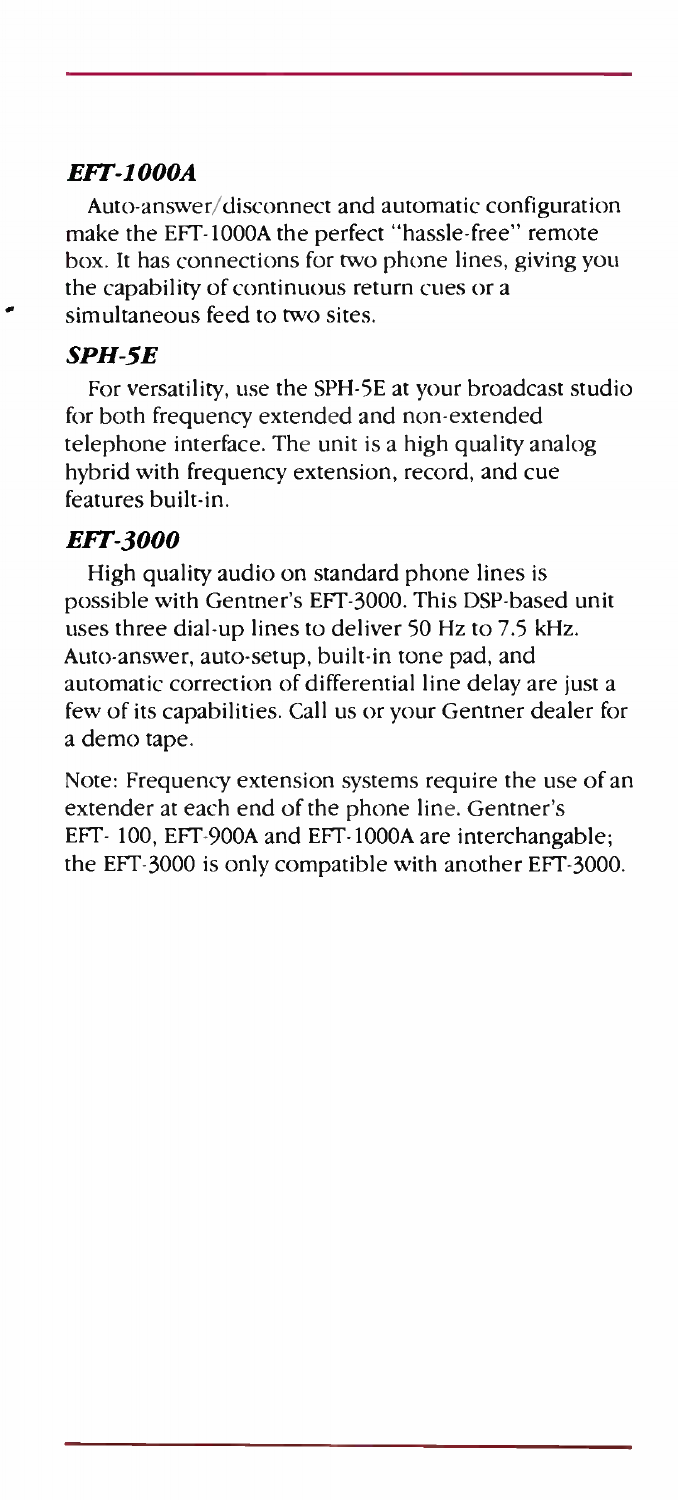### Audio Conferencing



Telephone meetings are becoming a popular alternative to costly travel. By gathering your staff and associates electronically, you minimize distractions and time away from work. Gentner provides products that make these meetings easy and understandable. Our telephone hybrids give you full duplex audio, two-way conversation without upcutting or annoying gaps in speech. We can help with multi-site conferencing, too. For daily or weekly meetings, interactive training, or fast get-togethers, an audio conferencing system with Gentner equipment will make you and your people more productive.

#### Digital Hybrid II

The heart of a boardroom audio conferencing system, the Digital Hybrid II interfaces the phone line to your audio equipment. Its digital auto-nulling circuitry ensures a clean, effective connection to the phone line, with maximum isolation of local and incoming audio. Conference calls will be crisp and clear, free of hollow sounding audio or feedback.<sup>\*</sup>

\* Acoustic treatment of the conference room is necessary to prevent "acoustic echo", feedback caused by microphones picking up audio from the room speakers.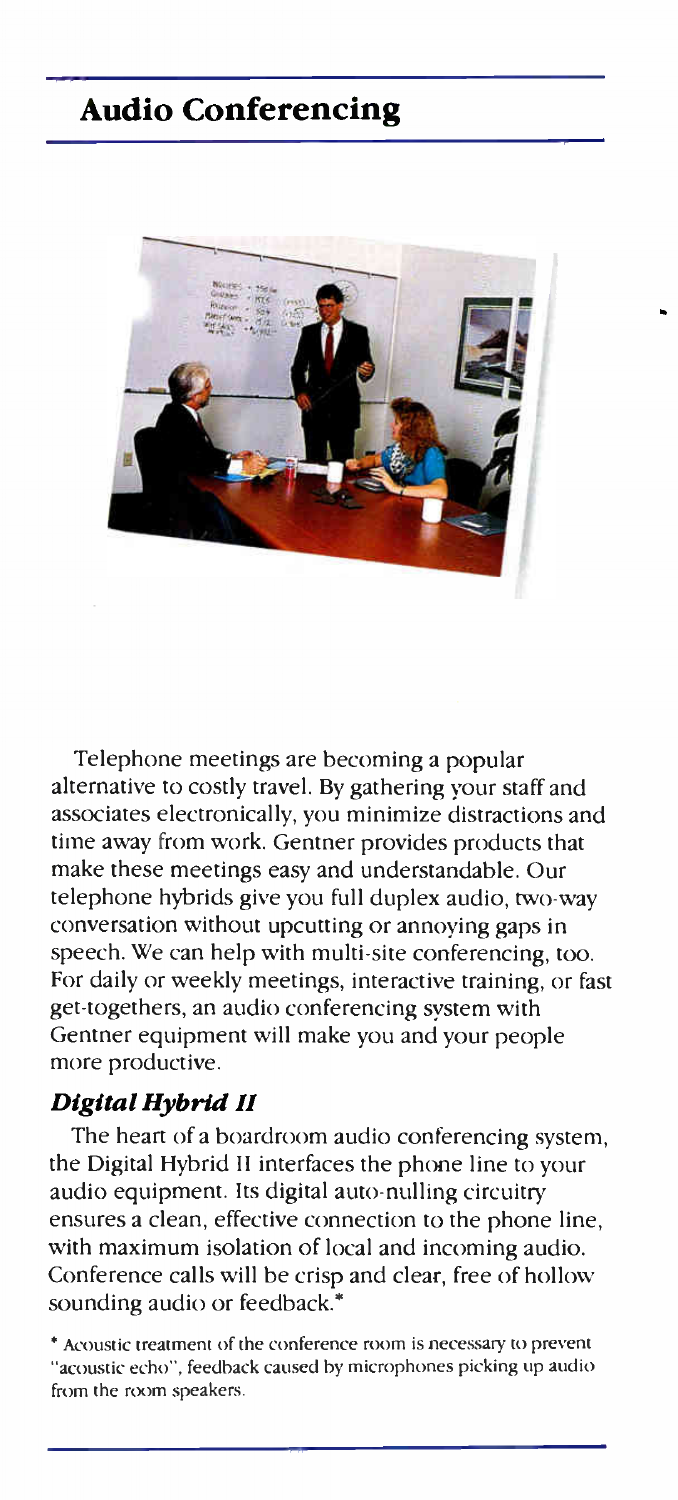#### EFT-100

In point-to-point audio conferencing, an EFT-100 placed at each end of the call will dramatically improve the audio quality of the phone line. The EFT-100 recovers low audio frequencies and reduces line hiss and hum. The result is more natural sounding audio and reduced "listener fatigue" in long meetings.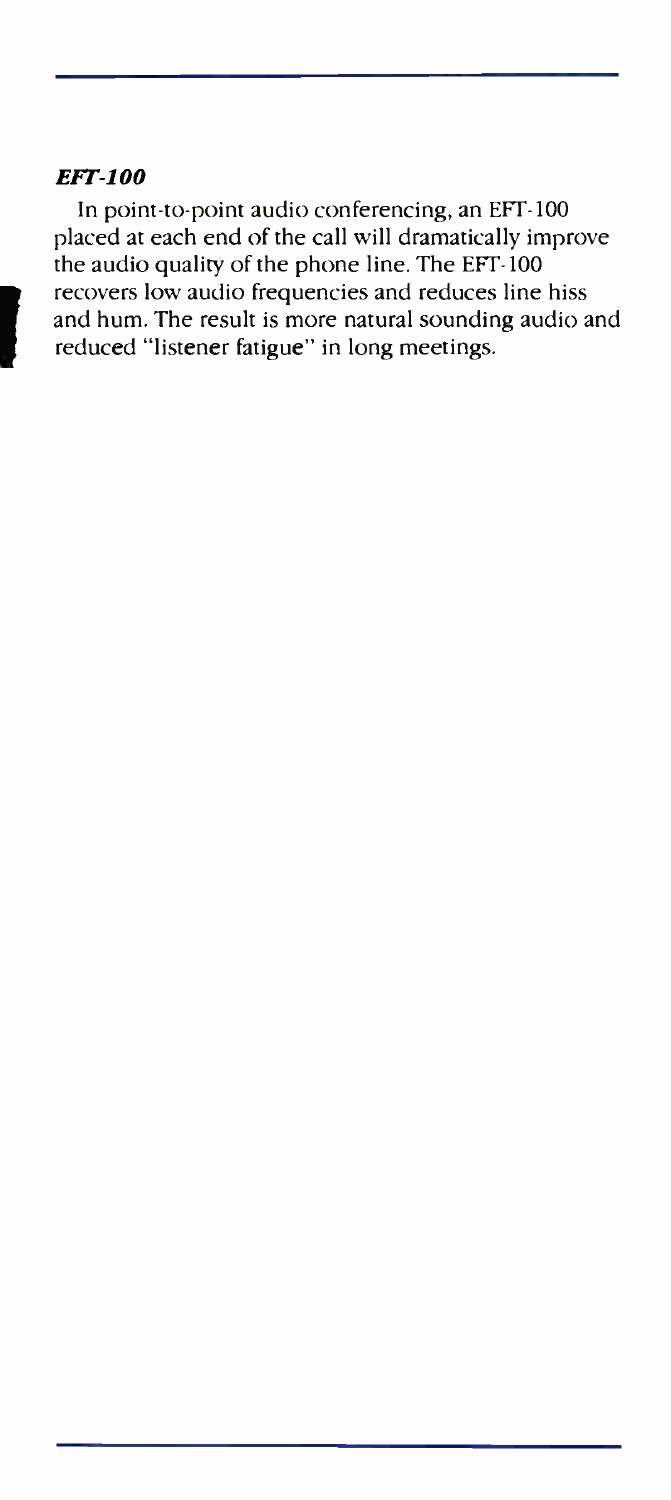### Spectrum Systems



1

I

Gentner is pleased to introduce the broadcast industry's first all-digital on-air processing system! Spectrum System products digitally transport your signal from audio output to exciter input, while providing precise control on processing and limiting. Try out Spectrum System products and hear for yourself. You'll be amazed at how much audio quality and control you receive.

#### Lazer

Get the cleanest stereo separation and limiting possible! The all-digital Lazer delivers excellent aural specifications while providing you with total modulation control. Clean, precise separation is due to the Lazer's totally digital process. Your music holds its true sound. Distortion is a thing of the past. Front panel push buttons and a numerical readout allow you to preset specific operation parameters.

### Prizm

How do you want your on-air audio to sound? This 4 band, completely digital audio processor gives you total modulation control. You can acheive the sound you want by simply specifying precise parameters from a front panel menu. Digital manipulation of audio means that each audio band is phase linear, thus preventing distortion. Therefore, you can increase modulation without sacrificing audio clarity. And, your parameters stay fixed. This assures a consistent sound within your legal limits.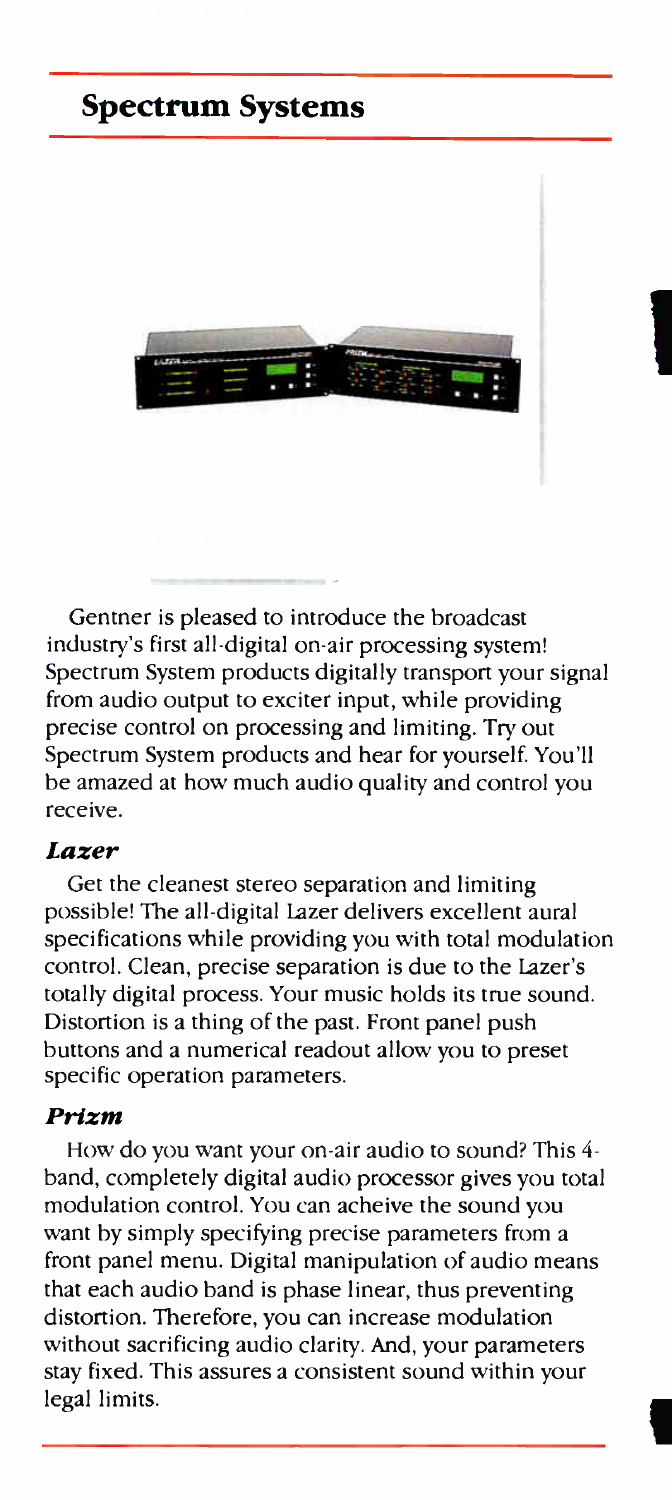### Audio Processing



In radio broadcasting, dial presence is a critical factor in ratings and station revenues. Gentner Audio Processing products help you achieve the "loudness" you need, with a clean, smooth sound.

### Audio Prism

The industry standard for FM processing, the Audio Prism uses digital control to provide crisp, clear audio without "pumping" or other distractions. The Audio Prism's four band processing gives you precise control over the sound of your station and your presence on the dial.

### Phoenix

Meet NRSC-1 requirements while giving your AM station's sound a significant boost. The Phoenix uses the same digital control and four-band processing as the Audio Prism, providing clarity and punch for your signal. You can have a stronger presence in fringe areas, increasing your listener base.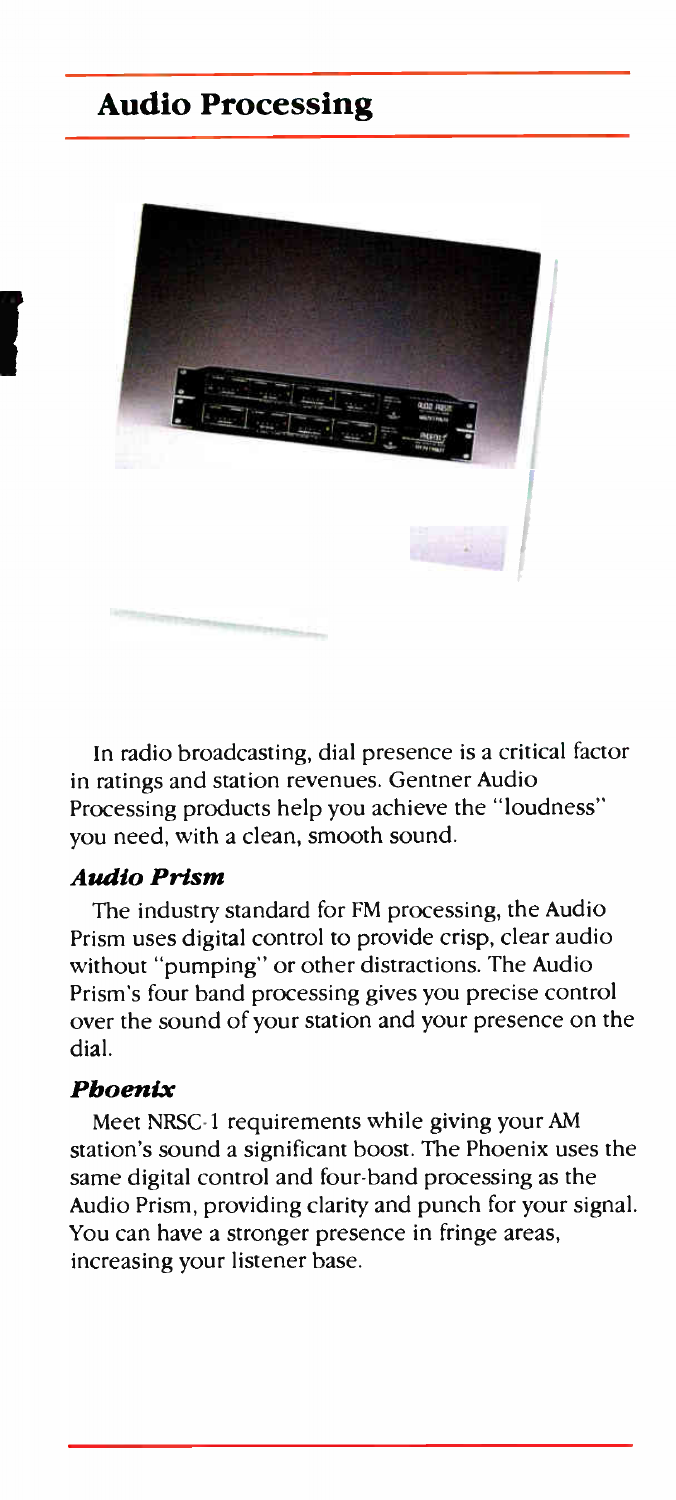### Remote Control



#### VRC-2000 Remote Control System

Simple, effective transmitter remote control, 24 hours a day, is possible with Gentner's VRC-2000 Remote Control System. The VRC-2000 can be accessed from virtually anywhere, giving you ultimate flexibility in trouble-shooting or checking conditions at your transmitter site.

The VRC-2000 offers access by dial-up phone line, radio link, data link or bi-directional audio link. Its synthesized voice response provides an audio interface to the system - punch in touch tones and it talks back to you. Complete remote control capability, automatic time-of-day functions and automatic alarm reporting and correction make the VRC-2000 the most versatile remote control available.

#### System accessories

A wide variety of accessories are available to make your VRC-2000 system most effective. They include: a Data Interface, for controlling the VRC-2000 by terminal or PC; interconnection panels; antenna monitor interface; temperature sensors and surge protection devices. Call our sales department for complete details.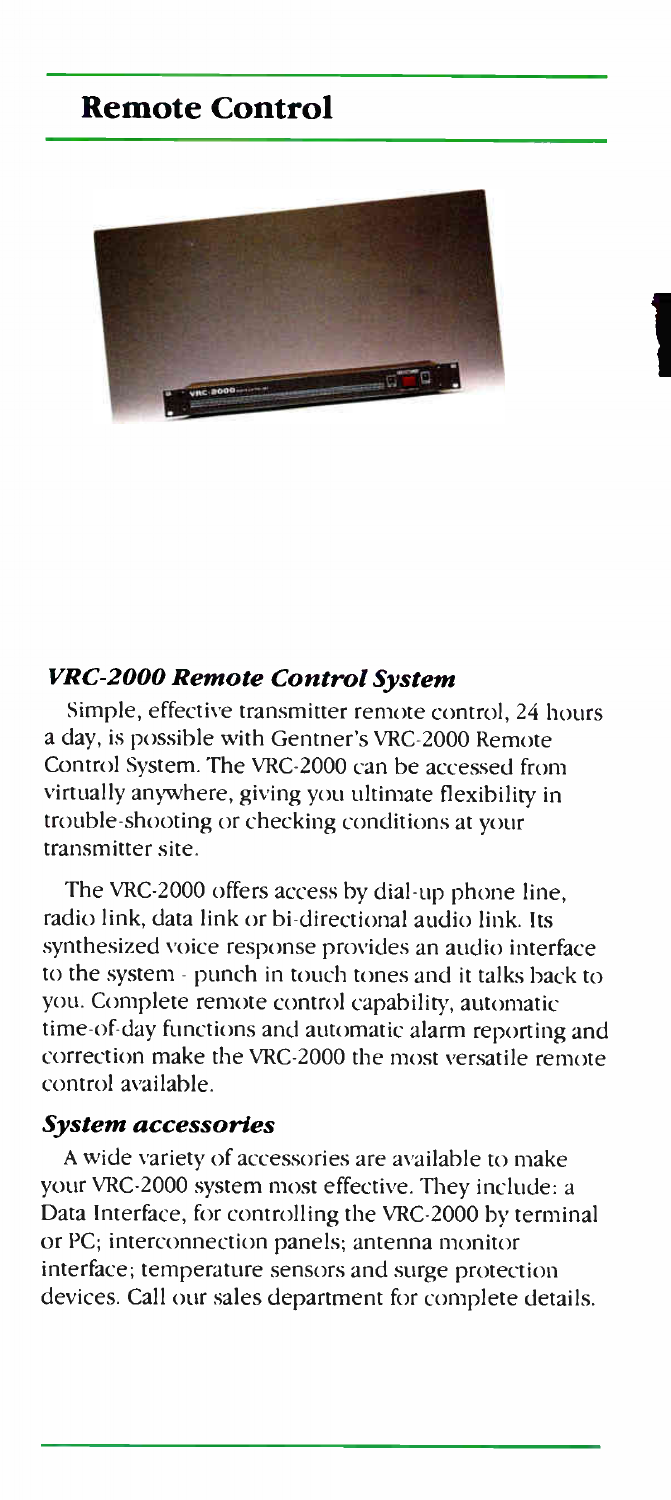### Studio Products



For broadcast, recording and production studios, Gentner Studio Products help your operation run smoothly while providing outstanding audio quality.

### 6X Headset/Speaker Amplifier

Designed for flexibility and high performance, the 6X gives you superb audio specifications while providing up to two watts per channel output. A master stereo input feeds all 6 stereo outputs; in addition, each of the outputs has a direct input which can mix with, or switch the master audio in a variety of ways.

### Combination Remote Mixer

The CRM combines a high quality 4-channel mixer with a flexible 4-output headset amplifier to provide a powerful package for broadcast remotes. Individual channel limiting, phantom power, independent level control and direct inputs/outputs are just a few of its capabilities. Call us for more information and to arrange a demonstration.

#### Silence Sensor

The Silence Sensor monitors your audio - whether it's a satellite feed, studio output or tape machine - and acts quickly to alert you or start a backup source if audio is lost. Its fully automatic operation and adjustable timeout delay make the Silence Sensor a must for any facility that depends on continuous audio.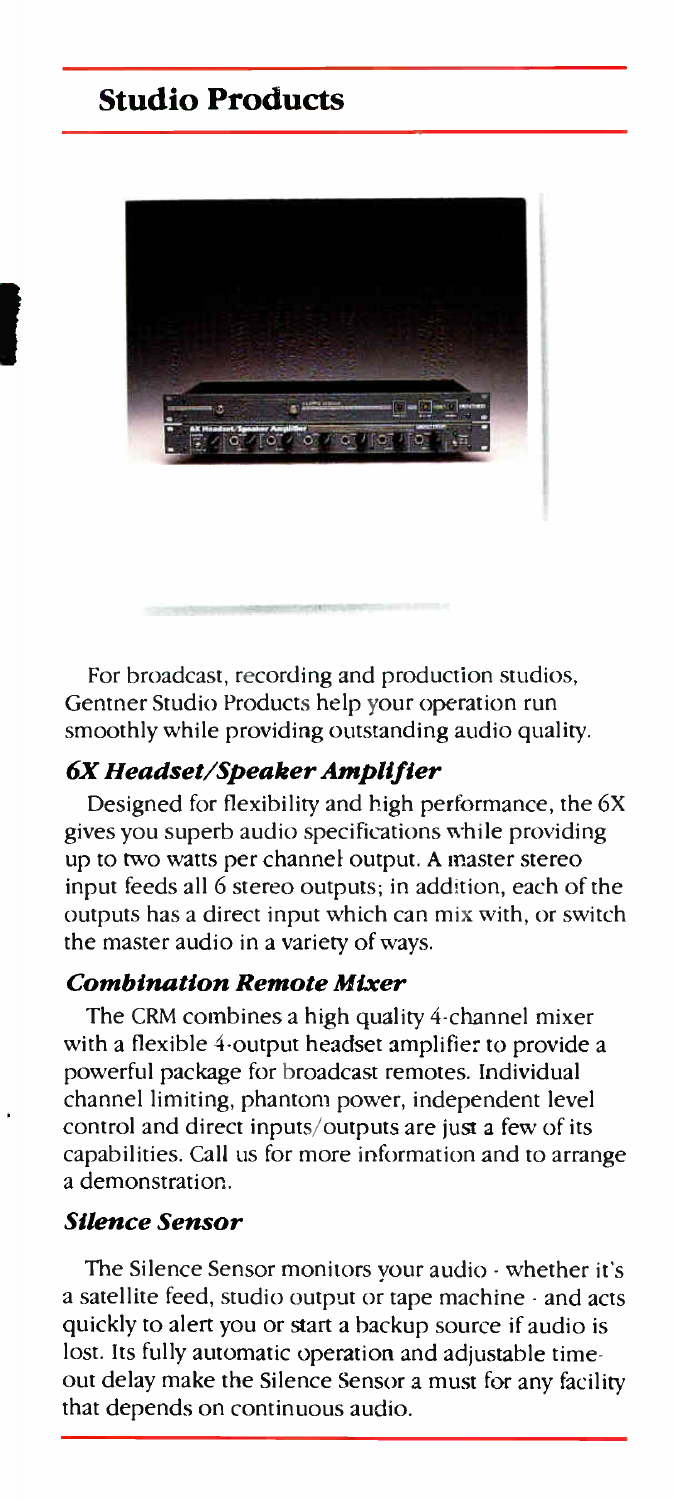### Audio Routing and Distribution



Whether you're working on a broadcast studio, sound system installation, or a production facility upgrade, Gentner Audio Routing and Distribution products can make your job easier. Gentner Patch Panels, Distribution Amplifiers and Signal Switchers allow you to configure your audio system for fast installation and quick rerouting of sources. And, reliability is guaranteed.

### Pre-wired Audio Patch Panels

Custom wiring is our specialty. Our patch panels are hand wired exactly to your specifications, thoroughly tested, and delivered ready for installation. We maintain a large stock of bay fronts, jacks, wire and terminations to ensure fast delivery of your order. Call us for a quote on your requirements.

#### Versapatch

This chassis enclosed audio patch panel provides easy interconnection to your equipment, along with RFI and dust protection. Versapatch/FB uses Gentner's Flexiblock, a unique stranded wire punch block; Versapatch/66 uses a telco type "66" punch block and solid wire.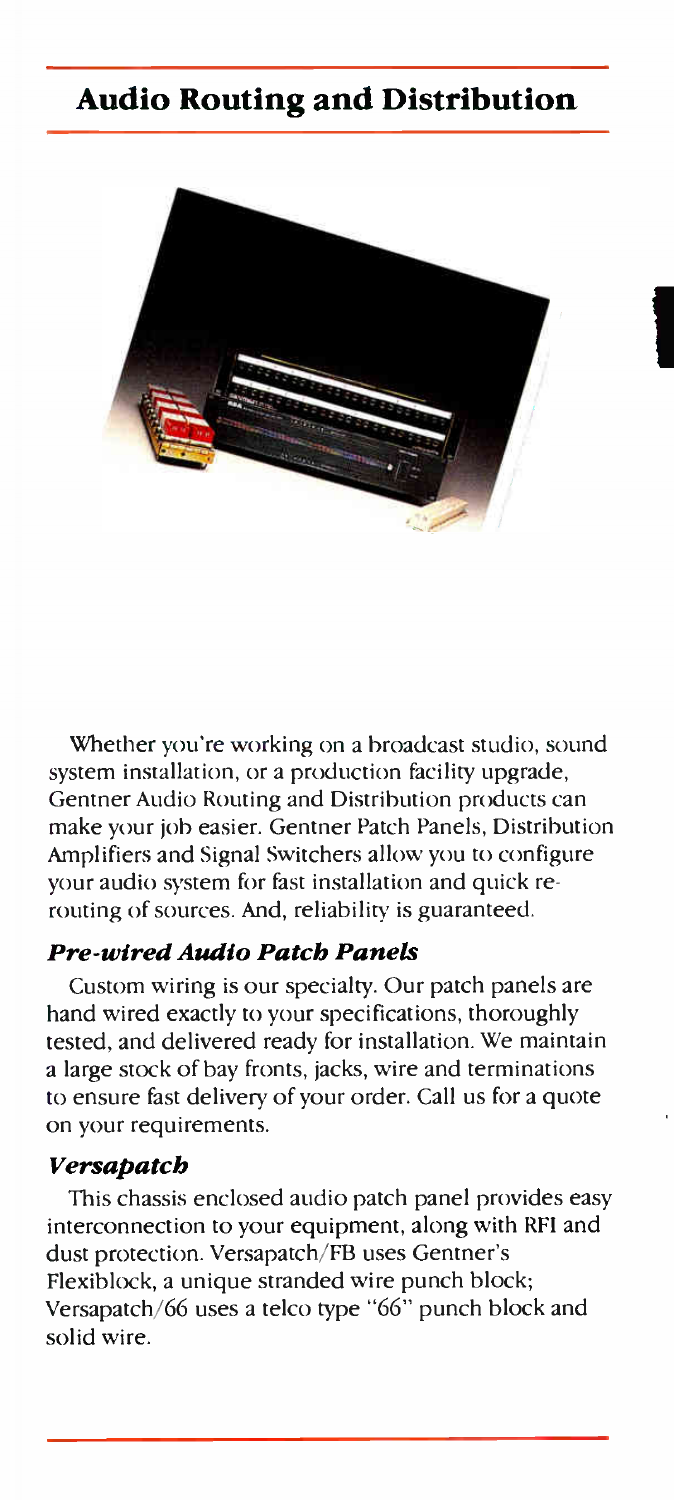### Flexiblock

This unique insulation displacement (IDC) block gives you fast, reliable punch down connections when using stranded wire. Its high density allows you to connect up to 4 wires per terminal. Flexiblock is UL and CSA approved, and meets stringent military standards. Try it in your next installation!

### EasyTerm

EasyTerm is a rack-mounted wire termination panel, ideal for use in tight spaces such as production trucks or crowded equipment rooms. Wires are routed to EasyTerm from inside the rack; its hinged panel allows you to swing the termination out of the way to access your equipment and cables. EasyTerm/FB uses Gentner's Flexiblock connector; EasyTerm/66 uses a telco type "66" punch block.

### Installation Accessories

Patch cords, punch tools, unwired bayfronts, punch blocks and cable are all in stock for fast delivery. Call our sales department for details.

### Routing Distribution Amplifier

The RDA gives you maximum flexibility in audio distribution. Any of the unit's 8 inputs can be routed, in any combination, to any of its 28 outputs. Use the RDA to create custom mixes, to feed an input to a large number of outputs, etc. The Routing Distribution Amplifier has outstanding aural quality to match its versatility.

### Signal Switcbers

When reliability is as important as easy operation, a Gentner Signal Switcher can help. Our switchers' passive design ensures transparent, noise free selection of sources. And, because they use magnetically latching relays, you can be assured that your source will remain selected until you change it.

The Signal Switcher 10 selects 10 stereo signals to a stereo output; the Signal Switcher 20 selects 20 mono channel inputs to a mono channel output.